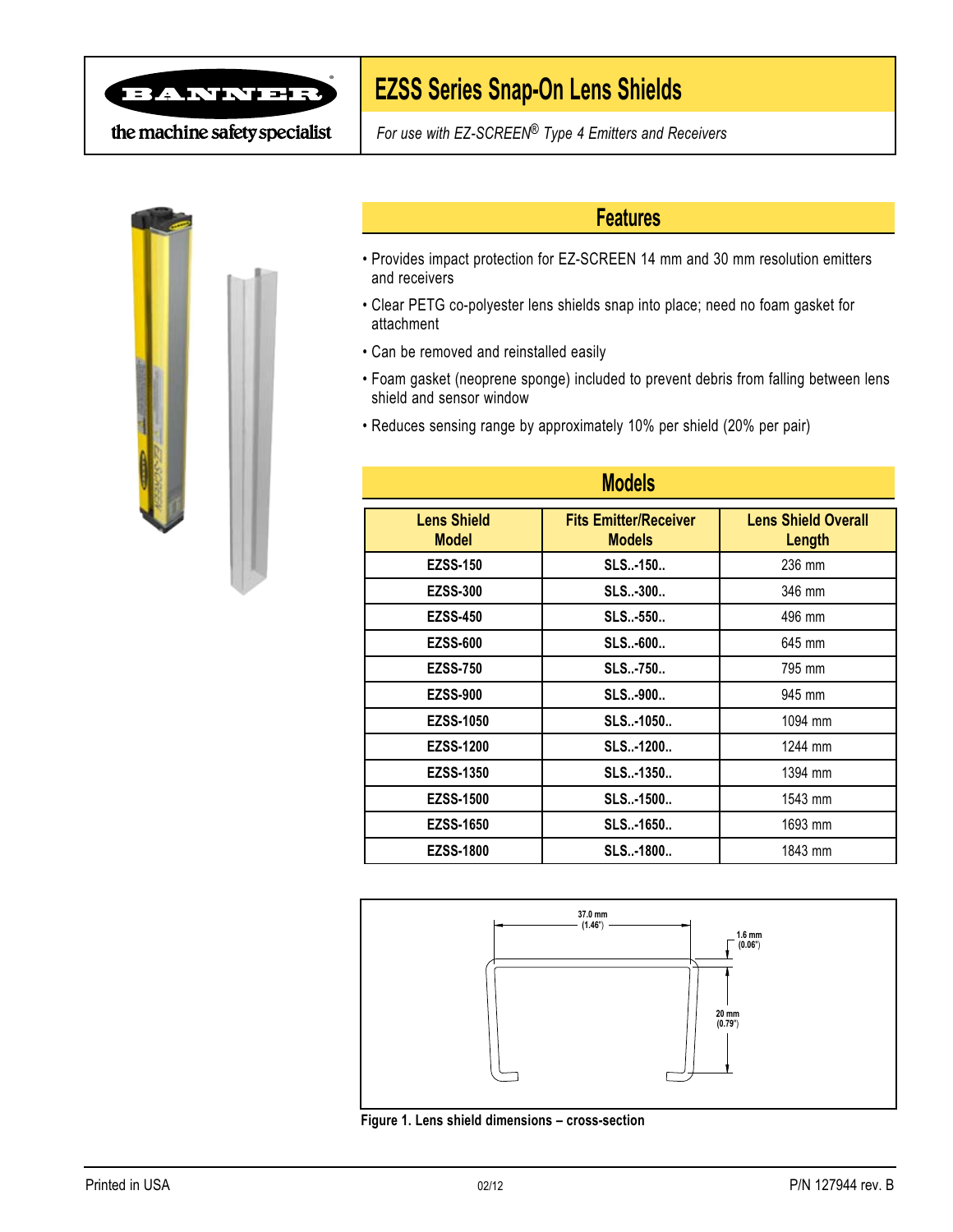#### **Installation**

The EZSS series lens shield can be installed either by sliding it over the emitter/receiver housing or by snapping it into place. Sliding it on must be done prior to installing the sensors; snapping it into place can be done after sensor installation. If side brackets are used, notches must be cut into the sides of the shield, before snapping it into place. Each shield is 2 mm longer than the sensor housing section; it will overlap the blind end-cap by 2 mm.

To slide the shield onto the housing:

- 1. Remove the protective film from both the inside and outside surfaces of the shield. (NOTE: Take care; the shield's cut edges may be sharp.)
- 2. If desired, install gasket across one end of the shield; this gasket should be positioned at the top edge of the sensor (whether the QD end is mounted up or down).
- 3. Carefully slide the shield onto the housing from the blind-end-cap end, aligning the shield's tabs in the sensor's T-nut slot, until the edge of the shield touches the edge of the far end cap.
- 4. If the gasket shifted its position during step 3, press it into place and install sensor.
- 5. Perform the trip test with the lens shield in place, before using system.

To snap the shield onto the housing:

- 1. Remove the protective film from both the inside and outside surfaces of the shield. (NOTE: Take care; the shield's cut edges may be sharp.)
- 2. If desired, install gasket across one end of the shield; this gasket should be positioned at the top edge of the sensor (whether the QD end is mounted up or down).
- 3. Holding the end of the shield to be located at the cabled end of the sensor, spread the sides of the shield apart. Butt the edge of the shield up to the edge of the cabled end cap and ease the sides of the shield around the housing, until the tabs are in the sensor's T-nut slots. From that end, gradually press the rest of the shield into place.
- 4. Perform the trip test with the lens shield in place, before using system.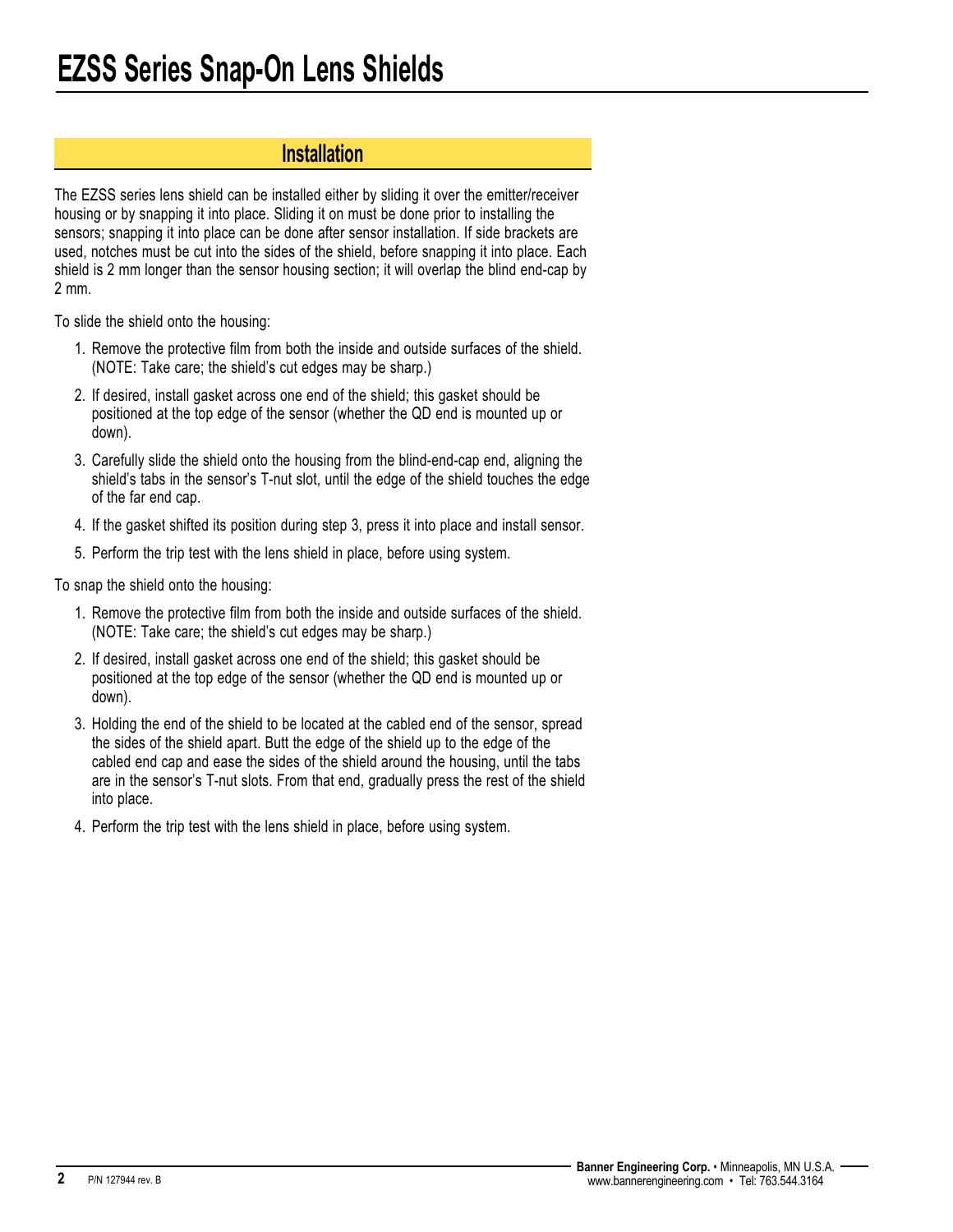#### **WARNING . . . Avoid Installation Near Reflective Surfaces**

Avoid locating the defined area near a reflective surface; it could reflect sensing beam(s) around an object or person within the defined area, and prevent its detection by the EZ-SCREEN System. Perform the trip test, as described in Section 3.4.4 of the EZ-SCREEN Instruction Manual, to detect such reflection(s) and the resultant optical short circuit.

**Failure to prevent reflection problems will result in incomplete guarding and could result in serious bodily injury or death.**

### **Adjacent Reflective Surfaces**

Use of the EZSS series lens shield may increase the distance "d" shown in Figure 2 below. The surface of the shield may increase the potential angle of the beams from that shown in the figure (without the shield in place). **It is important to perform the trip test with the lens shield in place.** If the trip test indicates an optical short circuit, refer to the EZ-SCREEN Instruction Manual, Section 3.1.6 for information on eliminating problem reflections.





#### **Maintenance**

To prevent loss of excess gain, the shields should be cleaned when they become dirty. Remove dirt and/or oil from the front face of the shield using a mild detergent or window cleaner and a soft cloth. Avoid industrial cleaning agents or cleaning agents containing alcohol, as they may damage the polycarbonate shield material.

#### **Replacement**

The shield should be replaced when it becomes pitted or scratched, or excess gain will be decreased.